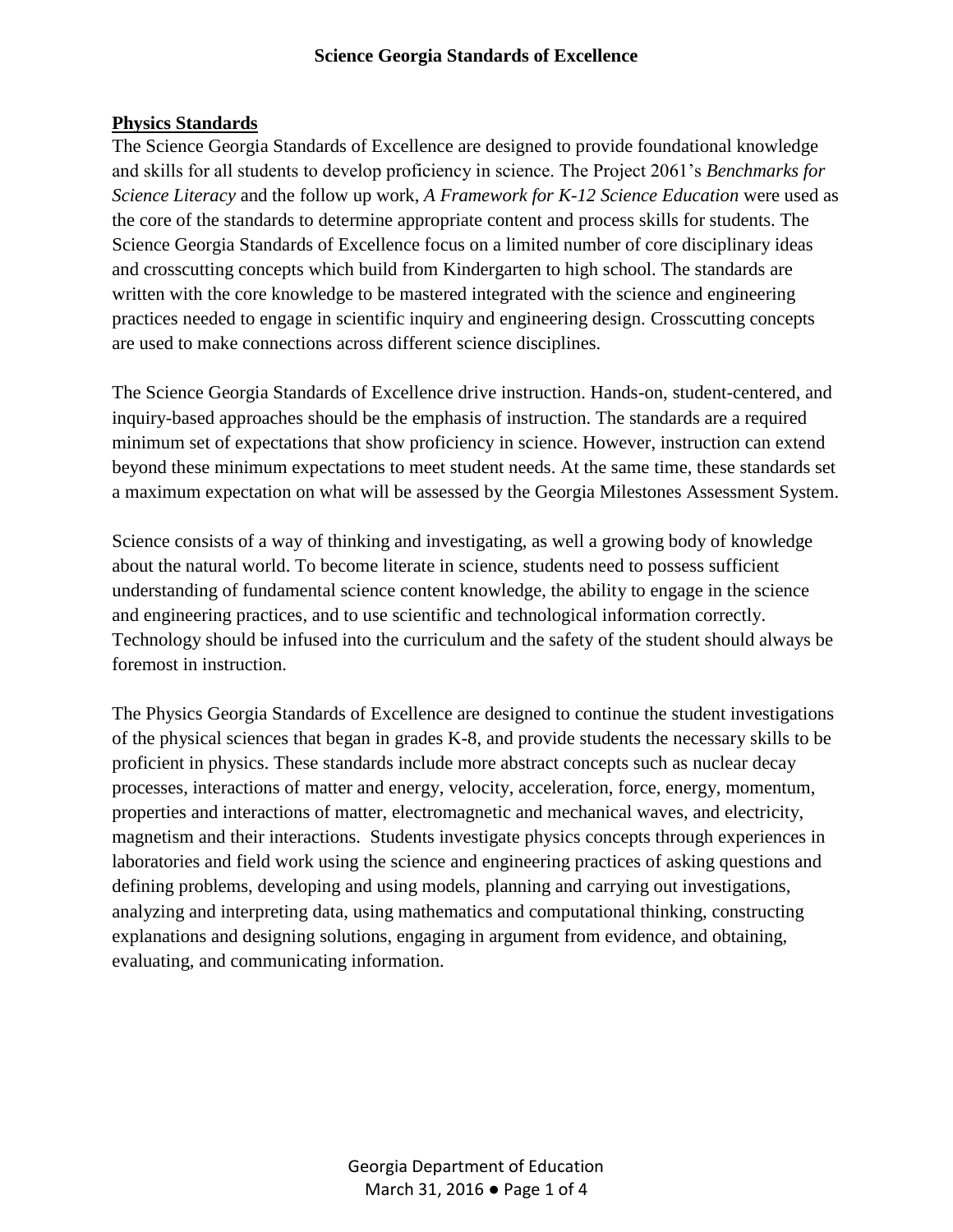#### **Physics**

## **SP1. Obtain, evaluate, and communicate information about the relationship between distance, displacement, speed, velocity, and acceleration as functions of time.**

- a. Plan and carry out an investigation of one-dimensional motion to calculate average and instantaneous speed and velocity.
	- Analyze one-dimensional problems involving changes of direction, using algebraic signs to represent vector direction.
	- Apply one-dimensional kinematic equations to situations with no acceleration, and positive, or negative constant acceleration.
- b. Analyze and interpret data using created or obtained motion graphs to illustrate the relationships among position, velocity, and acceleration, as functions of time.
- c. Ask questions to compare and contrast scalar and vector quantities.
- d. Analyze and interpret data of two-dimensional motion with constant acceleration.
	- Resolve position, velocity, or acceleration vectors into components (x and y, horizontal and vertical).
	- Add vectors graphically and mathematically by adding components.
	- Interpret problems to show that objects moving in two dimensions have independent motions along each coordinate axis.
	- Design an experiment to investigate the projectile motion of an object by collecting and analyzing data using kinematic equations.
	- Predict and describe how changes to initial conditions affect the resulting motion.
	- Calculate range and time in the air for a horizontally launched projectile.

# **SP2. Obtain, evaluate, and communicate information about how forces affect the motion of objects.**

- a. Construct an explanation based on evidence using Newton's Laws of how forces affect the acceleration of a body.
	- Explain and predict the motion of a body in absence of a force and when forces are applied using Newton's  $1<sup>st</sup>$  Law (principle of inertia).
	- Calculate the acceleration for an object using Newton's  $2<sup>nd</sup>$  Law, including situations where multiple forces act together.
	- Identify the pair of equal and opposite forces between two interacting bodies and relate their magnitudes and directions using Newton's 3rd Law.
- b. Develop and use a model of a Free Body Diagram to represent the forces acting on an object (both equilibrium and non-equilibrium).
- c. Use mathematical representations to calculate magnitudes and vector components for typical forces including gravitational force, normal force, friction forces, tension forces, and spring forces.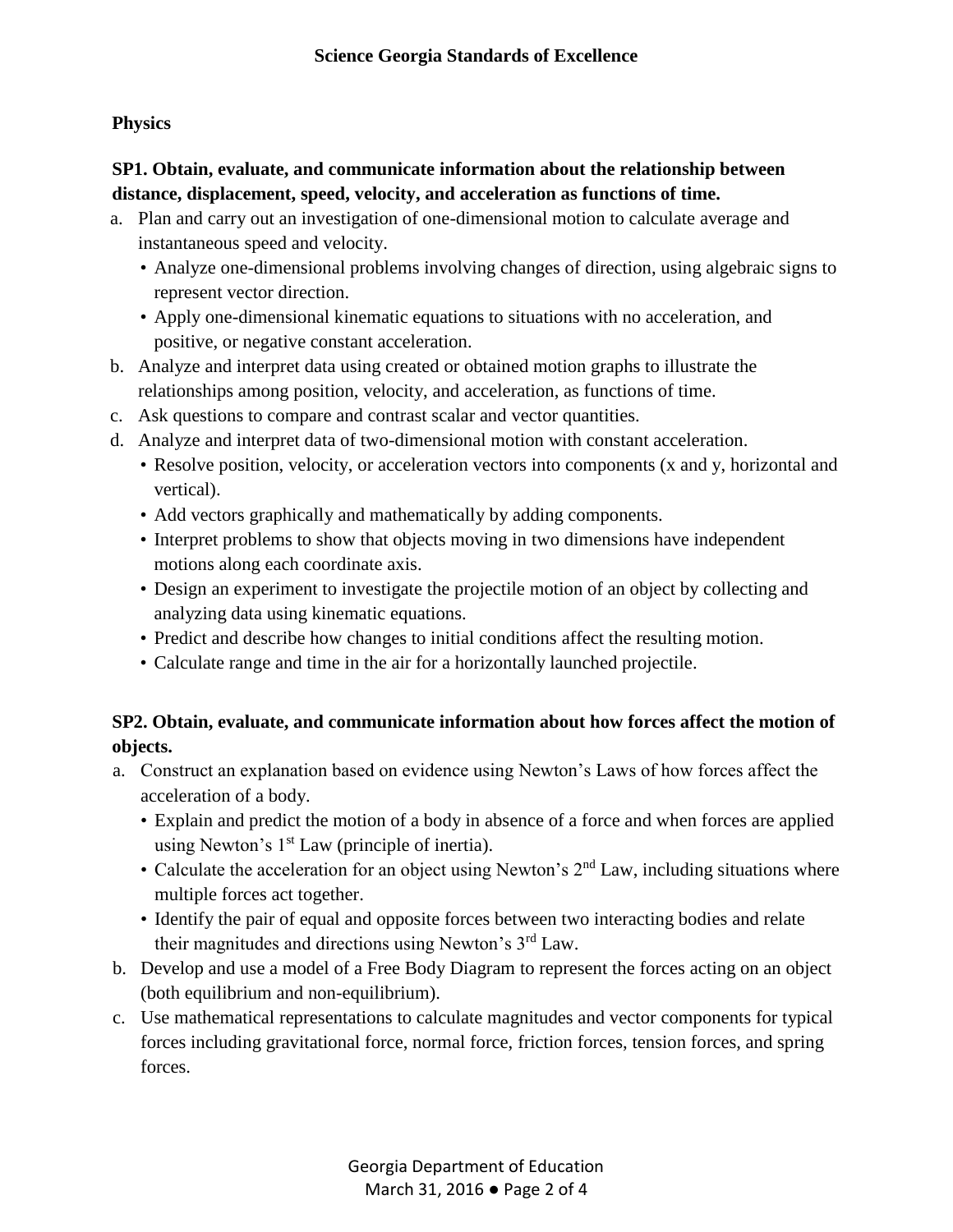- d. Plan and carry out an investigation to gather evidence to identify the force or force component responsible for causing an object to move along a circular path.
	- Calculate the magnitude of a centripetal acceleration.
- e. Develop and use a model to describe the mathematical relationship between mass, distance, and force as expressed by Newton's Universal Law of Gravitation.

# **SP3. Obtain, evaluate, and communicate information about the importance of conservation laws for mechanical energy and linear momentum in predicting the behavior of physical systems.**

- a. Ask questions to compare and contrast open and closed systems.
- b. Use mathematics and computational thinking to analyze, evaluate, and apply the principle of conservation of energy and the Work-Kinetic Energy Theorem.
	- Calculate the kinetic energy of an object.
	- Calculate the amount of work performed by a force on an object.
- c. Plan and carry out an investigation demonstrating conservation and rate of transfer of energy (power) to solve problems involving closed systems.
- d. Construct an argument supported by evidence of the use of the principle of conservation of momentum to
	- explain how the brief application of a force creates an impulse.
	- describe and perform calculations involving one dimensional momentum.
	- connect the concepts of Newton's 3rd law and impulse.
	- experimentally compare and contrast inelastic and elastic collisions.

## **SP4. Obtain, evaluate, and communicate information about the properties and applications of waves.**

a. Develop and use mathematical models to explain mechanical and electromagnetic waves as a propagating disturbance that transfers energy.

(*Clarification statement:* Mathematically describe how the velocity, frequency, and wavelength of a propagating wave are related.)

- b. Develop and use models to describe and calculate characteristics related to the interference and diffraction of waves (single and double slits).
- c. Construct an argument that analyzes the production and characteristics of sounds waves. (*Clarification statement:* Includes, but not limited to, Doppler Effect, standing waves, wavelength, the relationship between amplitude and the energy of the wave, and the relationship between frequency and pitch.)
- d. Plan and carry out investigations to characterize the properties and behavior of electromagnetic waves.

(*Clarification statement:* Properties of waves include, but not limited to, amplitude, frequency, wavelength, and the relationship between frequency or wavelength and the energy of the wave.)

> Georgia Department of Education March 31, 2016 ● Page 3 of 4